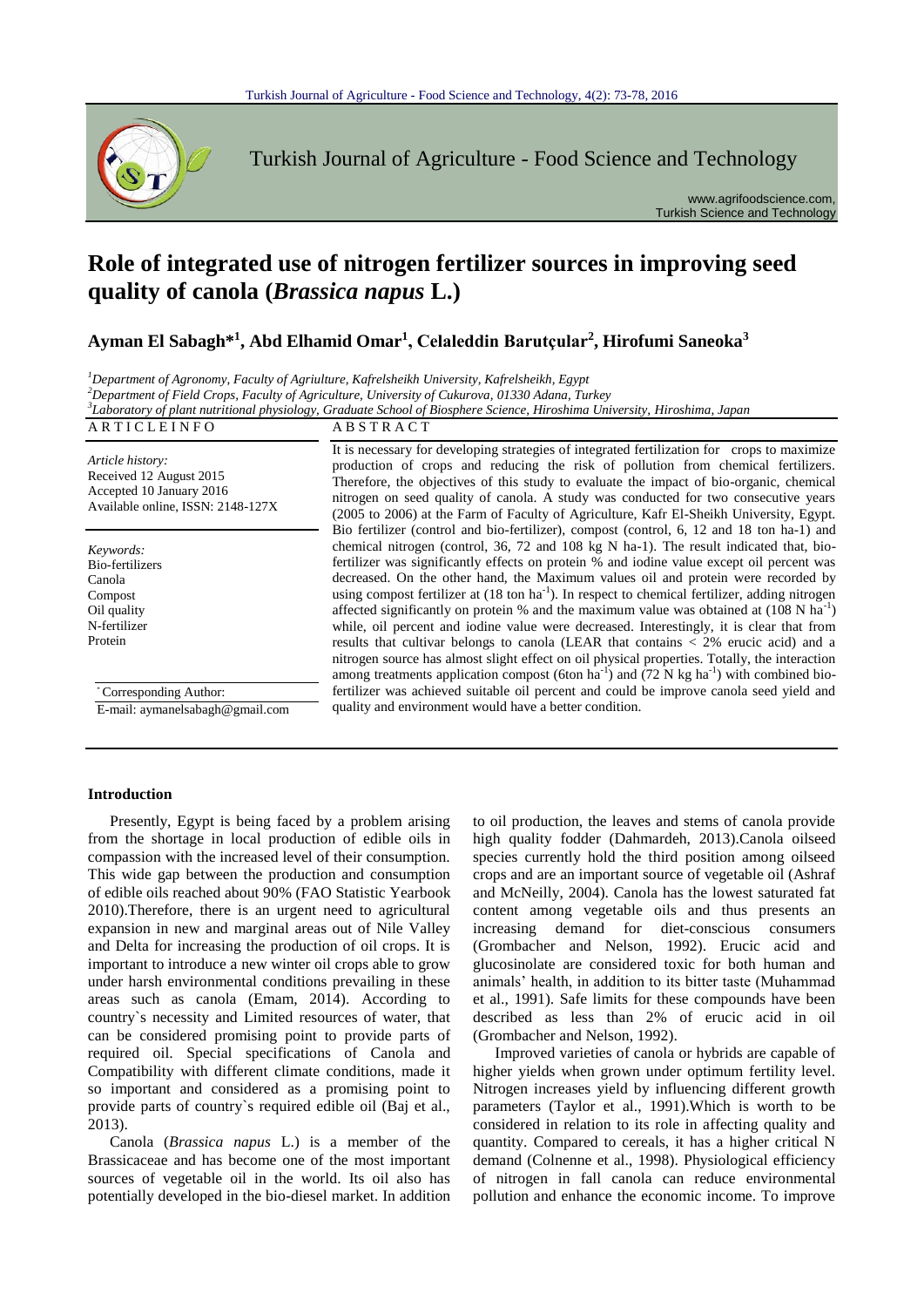this efficiency and reduce environmental pollution, several fertilizer integrated management strategies have been developed (Rathk et al, 2006). Therefore, the compost application allowed good yields and quality, even without an additional mineral fertilization. Also, its application could improve the soil organic matter and minimize the problems related to waste disposal and to reduce the environmental pollution caused by a excessive application of mineral fertilizers (Maiorana, et al., 2005). Additionally, using of bio-fertilizers, it's effectively helps to improve farming. Bio-fertilizer is increasing Gibberellin level and Gibberellin also increases root growth. By increasing the root, the plant`s power to uptake nitrogen and nutrients will increase and Increase the permeability of the soil, increase soil water holding capacity, soil nutrients and Leads to an increase in nutrient uptake by plants (Hamidi et al., 2015).Therefore, this study is aimed at reducing the use chemical fertilizers to reduce environmental pollution and determining the optimum level of fertilizer to improve the seed quality of canola under North Delta conditions in Egypt.

#### **Materials and Methods**

#### *Plant Material and Culture Conditions*

The study was conducted at the farm of the Faculty of Agriculture, Kafr El-Sheikh University for two consecutive years (2004/2005 and 2005/2006). Treatments of experiment were arranged in a strip- spilt plot design with four replications. The horizontal plots are control and with Bio-fertilizer. The vertical plots are compost, control,  $6$ ,  $12$  and  $18$  ton  $ha^{-1}$ . Sub vertical plots are nitrogen fertilizer, control, 36, 72 and 108 kg N  $\mathrm{ha}^{-1}$ . Seed of canola CV. Serw4 was obtained from Agriculture Research Center, Egypt. The samples were prepared and analyzed having soil, pH 8.25, Organic matter 1.55% and available nitrogen 22 ppm. Each plot area was " $10.5$ " m<sup>2</sup> and each plot included 6 rows (3.5 m long and 50 cm apart) with 20 cm between hills. Compost is manufactured using rice hay (60%), farmyard manure (25%), poultry manure (10%) and fertile soil (5%). Nitrogen fertilizers in the form of ammonium sulfate (20.5% N) was applied in two doses, phosphorus and potassium fertilizers were added before sowing at the rate of 200 and 100 kg ha<sup>-1</sup> of calcium supper phosphate  $(15.5$ %  $P_2O_5$ ) and Potassium sulphate (48% K<sub>2</sub>O), respectively.

## *Plant Sampling and Measurements*

*Crude oil content:* Oil content of seed was estimated according to (AOCS, 1980) using Soxhelt apparatus and petroleum ether (40-60°C) as a solvent.

*Protein content:* Total nitrogen determined by Kjeldahl method according to (AOAC, 1980) The crude protein was calculated by multiplying nitrogen percentage by converting factor [6.25] **(**Robinson, 1975**)**.

*Iodine number:* The iodine number was determined according to the (AOAC, 1975) using Hanus method, The iodine value was calculated in grams of iodine absorbed by 100 grams oil according to the following equation:

Iodine number = 
$$
\frac{(a - b) \times N \times 126.9 \times 100}{W \times 100}
$$

Where:

- a=Titration volume of sodium thiosulphate solution in ml required for blank.
- b=Titration volume of sodium thiosulphate solution in ml required for sample.
- N=Normality of sodium thiosulphate solution.
- W=Weight of oil sample in gram.

*Acid value:* Acid value was determined according to (IUPAC, 1987). The acid value was calculated according to the following equation:

$$
Acid value = \frac{V \times N \times 56.1}{W}
$$

Where:

V=Volume in ml of KoH solution in ml required for neutralization.

N=Normality of KoH.

W=Weight of oil sample in grams

*Free fatty ccid (FFA):* Free fatty acids of the extracted lipids were determined by titration methods of (AOAC, 1980).

*Erucic acid:* Was determined by using Gas Liquid Chromatography; the methyl esters were prepared according to Stahl (Stahl, 1967) using Benzene: Methanol: Sulphuric acid (conc.) as a ratio of 10:86:4).

# *Statistical Analysis*

All data collected for both seasons were subjected to analysis of variance according to Gomez and Gomez ,1984).and treatment means were compared using Duncun Multiple Range Test (Duncan, 1955).All statistical analysis performed using analysis of variance technique by "MSTAT-C" computer software package 1990.

# **Results and Discussion**

#### *Oil Content*

Results showed bio-fertilizer treatment was not significant effects on seed oil content (Table 1). These results might be due to the effect of organic acids which produced by the microorganisms of bio-fertilizers, which led to enhance the availability of fertilizer. Sharma et al., (1997) who reported some negative correlation between oil and protein content under the Bio-fertilizer. In our study, the increment of compost fertilizer affected significantly the oil content of canola (Table1).These results agree with those obtained by Haikclet al. (2000). According to the results, increasing rate of nitrogen decreased oil content and application of 36 kg N ha<sup>-1</sup> introduced the highest seed oil content (Table 1). These results might be due to the negative correlation between oil and protein content, there by inhibiting oil formation and consequently increase protein content. Similar results were also reported by El-Kholyet al. (2004). Patil and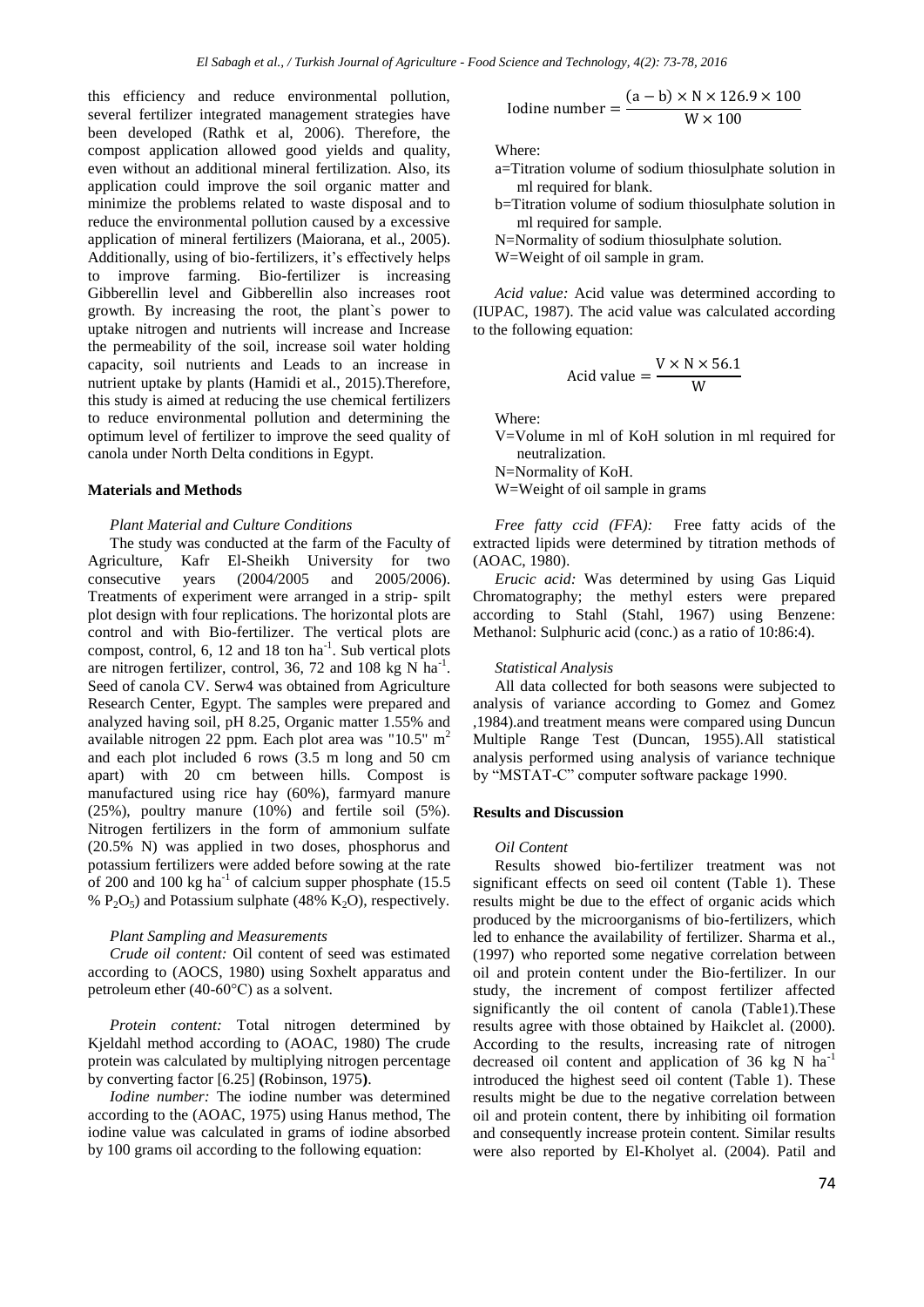Bhargava (1989) reported similar results with N in respect of oil and protein contents of Brassica juncea. Several reasons have been given by different researchers for the decrease in oil content with increasing N rates. For example, Kutcher et al., (2005) stated that it might be due

to the dilution effect of increased seed yield with increased N fertilization and the inverse relationship between protein and oil content. Jackson (2000) believed that N delays plant maturity which results in poor seed filling and greater proportion of green seed.



Figure 1 Means of oil % as influenced by the interaction among bio-fertilizer, compost fertilizer and nitrogen level (Means followed by the same letters in each trait are not significantly different at 5% level, according to Duncan's test).

Concerning the interacted factors under study on oil percent in canola seed, data in (Figure 1) showed that the oil content of canola seed improved significantly by application compost (6 ton ha<sup>-1</sup>) and (72 N kg ha<sup>-1</sup>) with combined bio- fertilizer and achieved maximum oil percent (Figure 1). It is interesting to note that, application compost (6 ton ha<sup>-1</sup>) and (72 N kg ha<sup>-1</sup>) with combined bio- fertilizer showed superiority treatment and can be more effective and beneficial to improve oil content. Generally, inoculation with bio-fertilizer more positive result and could be benefits and more effective with adding compost together.

### *Protein Content*

Obtained results indicate that, Seed protein content was significantly influenced by by bio-fertilizer (Table 1). Similar results were reported by (Farag, 2003).Application of compost had a significant effect on protein percentage and application of  $18$  ton ha<sup>-1</sup> gave the highest protein percentage (Table 1). These results might be due to organic matter improve soil structure, beside its role in increasing water holding capacity and exchange capacity. It also decrease susceptibility to erosion and led to an increase in the availability of nutrient and increase the activity of macro and micro elements (Haikleet al., 2000). It was clear that, the results revealed that protein percentage increased with increasing nitrogen levels and 108 kg ha<sup>-1</sup> introduced the maximum seed protein content. The increase might be due to increasing availability of N, causing accelerated photosynthetic rate and thus leading to the production of more carbohydrates and more synthesis of amino acid than lipids, there by inhibiting oil formation and consequently increase protein content.

Similar results were also reported by (El-Kholyet al., 2004). As a result, the high protein content at high level of N may be due to the negative correlation between oil content and protein content (Hao et al., 2004). Oil content decreased with increase in N level in this study. The physiological reason for the negative correlation may be that the carbohydrate content of protein is lower than that of oils (Lambers and Poorter, 1992). Increased N supply intensifies the synthesis of protein at the expense of fatty acid synthesis and thus reducing the oil content of the seed (Rathke et al., 2005).

#### *Iodine Value*

The data in (Table 1) indicated that the control treatment produced the higher value of iodine value with comparison the bio-fertilizer treatments. On the other hand, iodine value was not significantly affected by compost fertilizer application under this study (Table 1). The results (Table 1) showed that the effect of nitrogen level on iodine value was significant. While control treatment produced the higher value of iodine value (Table 1).Nitrogen application increased the oil-quality index (iodine number) in rape (Narang et al., 1993). The iodine value is oil properties and related to the oil quality genetics more than the environmental effects during plant growth in the field (El-Nakhlawy and Bakhashwain, 2009) . This may be attributed to late flowering, which affected fatty acids synthesis and lowered both iodine value (Saleh, 1997).

Table 1. Means of oil %, protein %, iodine value, acid value, free fatty acid and Erucic acid as as affected by different nitrogen sources and rates.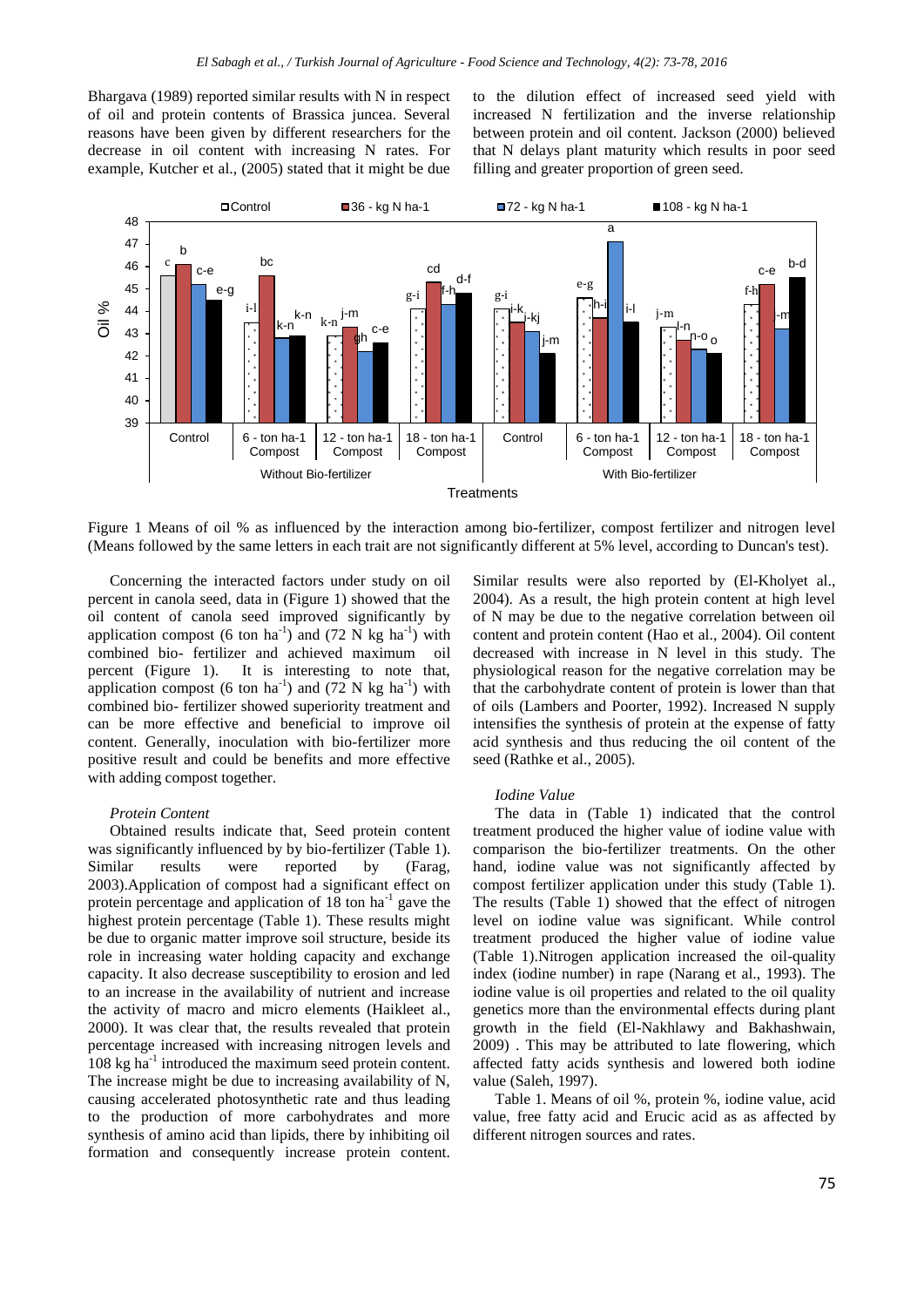| Factor                            | Oil, %            | Protein, %        | Iodine value | Acid value        | Free fatty acid   |  |  |
|-----------------------------------|-------------------|-------------------|--------------|-------------------|-------------------|--|--|
| Biofertilizer (A)                 |                   |                   |              |                   |                   |  |  |
| Without inoculation               | 44.8a             | 21.7b             | 121.5a       | 0.67              | 0.27              |  |  |
| Inoculation(Azotobacter)          | 43.8b             | 22.3a             | 121.1b       | 0.68              | 0.28              |  |  |
| F. test                           | **                | $**$              | $\ast$       | N.S               | N.S               |  |  |
| Compost rate (ton $ha^{-1}$ ) (B) |                   |                   |              |                   |                   |  |  |
| Control                           | 44.3b             | 21.2d             | 121.5        | 0.68ab            | 0.27 <sub>b</sub> |  |  |
| 6                                 | 44.2 <sub>b</sub> | 21.9c             | 121.1        | 0.62 <sub>b</sub> | 0.27ab            |  |  |
| 12                                | 43.0c             | 22.3 <sub>b</sub> | 121.2        | 0.69ab            | 0.28ab            |  |  |
| 18                                | 44.6a             | 22.7a             | 121.1        | 0.70a             | 0.282a            |  |  |
| F. test                           | **                | $***$             | N.S          | $***$             | $***$             |  |  |
| N. level $(kg N ha-1)$ (C)        |                   |                   |              |                   |                   |  |  |
| Control                           | 44.1b             | 21.1d             | 122.5a       | 0.64 <sub>b</sub> | 0.25 <sub>b</sub> |  |  |
| 36                                | 44.4a             | 21.8c             | 121.7b       | 0.67ab            | 0.28ab            |  |  |
| 72                                | 44.2b             | 22.4b             | 120.8c       | 0.67ab            | 0.29ab            |  |  |
| 108                               | 43.5c             | 22.8a             | 119.9d       | 0.689a            | 0.287a            |  |  |
| F. test                           | $***$             | $***$             | $**$         | $\ast\ast$        | $***$             |  |  |
| Interaction                       |                   |                   |              |                   |                   |  |  |
| $A * B$                           | $**$              | $**$              | N.S          | N.S               | N.S               |  |  |
| $A * C$                           | $**$              | N.S               | N.S          | N.S               | N.S               |  |  |
| $B * C$                           | **                | $***$             | N.S          | N.S               | N.S               |  |  |
| $A * B * C$                       | $***$             | $**$              | N.S          | N.S               | N.S               |  |  |

Table 1 Means of oil %, protein %, iodine value, acid value and free fatty acid as influenced by different nitrogen sources and rates

\*\*: highly significant at the 1% level of probability .means within the same column of each factor followed by a common latter is not significantly different at 5% level, by DMRT



Figure 2 Means of Fatty acid composition (%) as influenced by the bio-fertilizer, compost fertilizer and nitrogen level

# *Acid Value*

In our study, Acid value was not significant influenced by bio-fertilizer treatments (Table 1). Application of compost had a significant effect on acid value and application of  $18$  ton ha<sup>-1</sup> gave the highest acid value (Table 1).It was clear that, the results revealed that acid value increased with increasing nitrogen levels and 108 kg ha<sup>-1</sup> introduced the maximum seed acid value (Table 1).The increase is beneficial as it increases oil stability (Downey and Rimmer, 1993). Generally, It can be observed from the obtained results that nitrogen fertilization sources has almost slight effect on oil physical properties.

## *Free Fatty Acids*

Free fatty acids were not significantly influenced by bio-fertilization treatments of this study (Table 1). While, compost fertilizer application was significant effects on free fatty acids by increasing compost rate (Table 1). Concerning, nitrogen fertilizer application, it was significant effects on free fatty acids (Table 1).Generally, It can be observed from the obtained results that nitrogen fertilization sources has almost slight effect on oil physical properties.

# *Erucic Acid*

It is clear that from data that cultivar belongs to canola (LEAR that contains < 2% erucic acid) (Figure 2).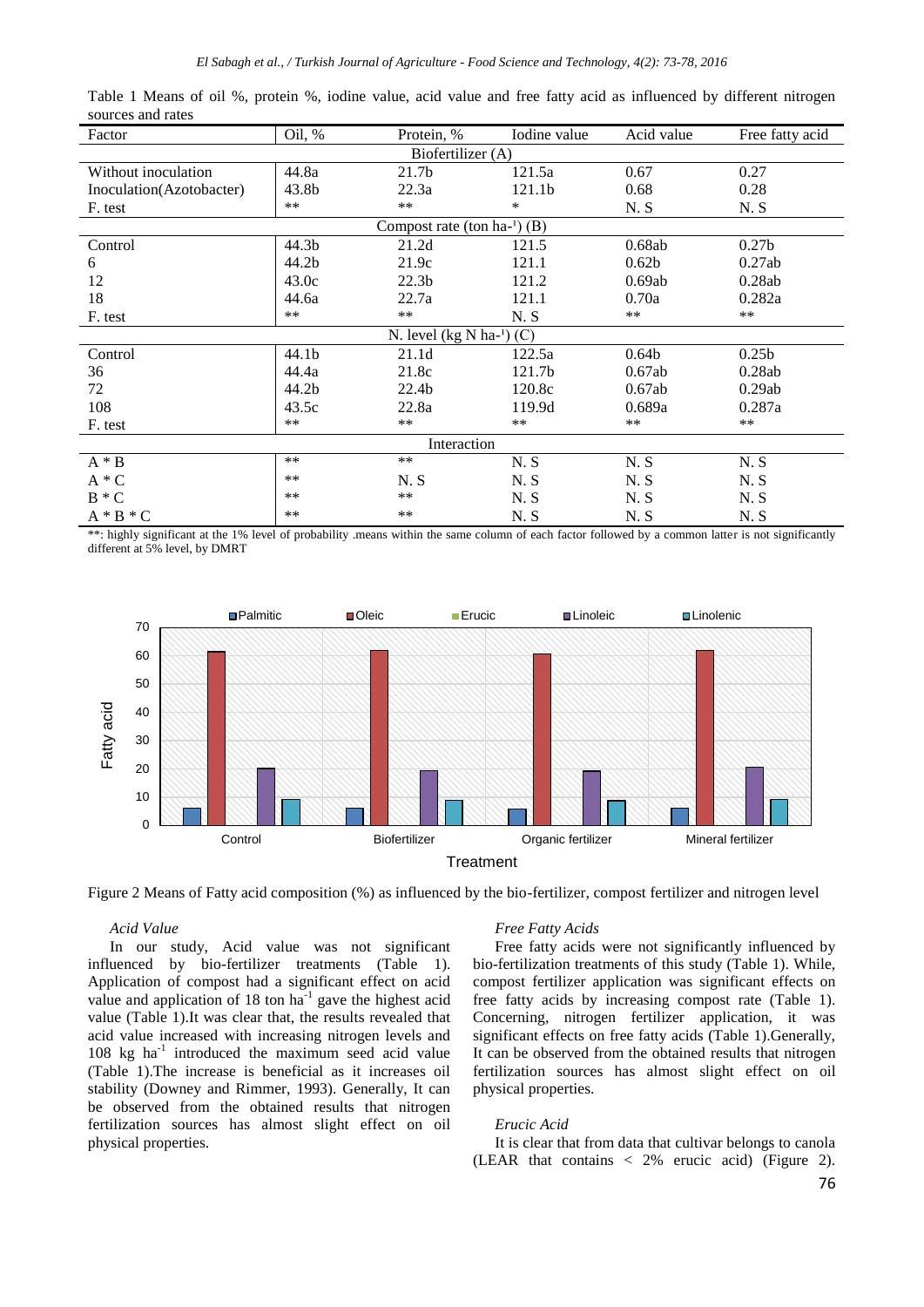Obtained results indicate that, Erucic acid did not respond to nitrogen sources. These results agree with (Gao et al., 2009) who reported that there was no difference between the manure and control treatments. Ibrahim et al. (1989) observed that no significant effect on oil fatty acid composition of N fertilizer applications. Holmes and Bennett, (1979) commented that, the fatty acid composition of rape oil is mainly under genetic control, but can be modified to some extent by N nutrition.

# **Conclusion**

We conclude that, application bio fertilizer promoted protein percent but oil percent was not significantly influenced by bio fertilizer. As well as, protein % was significantly influenced by nitrogen fertilizer while, oil percent was not significantly influenced by nitrogen fertilizer. In respect to organic fertilizer, application of compost showed significant effects on protein and oil percent. Interestingly, it is clear that from results that cultivar belongs to canola (LEAR that contains  $\langle 2\% \rangle$ erucic acid). In this concern, nitrogen fertilization sources has almost slight effect on oil physical properties, Totally, application of compost (12 ton ha-1) and chemical nitrogen (72 N kg ha-1) combining with bio-fertilizer could be recommended to avoid negative effects of high nitrogen levels and it is considered one of the efficient ways to improve production and quality of canola and environment would have a better condition.

## **Acknowledgements**

Sincere thanks to all staff members in Agronomy department, faculty of agriculture, Kafrelshikh University, Egypt.

#### **References**

- AOAC.1980. Association of official agriculture chemists "official methods of analysis" 13<sup>th</sup> Ed., Washington, DC, USA.
- AOAC. 1975. Official methods of analysis of the association of official analytical chemistry, 12th Edition DC. T. McNeilly
- Ashraf M, McNeilly T. 2004.Salinity tolerance in some brassica oilseed. Critical Reviews in Plant Sciences, London 23(2): 157- 174.
- Baj JBB, Nasri M, Zarghami R. 2013. Yield Evaluation and components of Canola (Hyola-401) species in different densities of seeds Influenced by chemical, Farmyard manure, Vermicompost and Biological fertilizers.International Journal of Agriculture and Crop Sciences, 6-(6)305-312.
- Colnenne C, Meynard JM, Reau R, Justes E, Merrien A. 1998.Determination of a critical nitrogen dilution curve for winter oilseed rape. Ann Bot. 81(2):311–317.
- Dahmardeh M. 2013.Effect of Different Bio Fertilizers on Growth and Yield of Canola (*Brassica napus* L) var RGS 003. Journal of Agricultural Science; 5(9):143-147.
- Downey RK, Rimmer SR. 1993.Agronomic improvement in oil seed brassicas. Adv. Agr. 50: 1-66.
- Duncan BD. 1955. Multiple range and multiple F. Test. Biometrics, II: 1- 42.
- El-Kholy MH.2004. Physiological and chemical studies on some rape seed varietes grown under different levels of nitrogen fertilization. Egypt. J. Biotechnol. 17 (7): 486- 498.
- El-Nakhlawy FS, Bakhashwain AA. 2009. Performance of Canola (*Brassica napas* L.) Seed Yield, Yield Components and Seed Quality under the Effects of Four Genotypes and Nitrogen Fertilizer Rates. JKAU: Met., Env. & Arid Land Agric. Sci., Vol. 20, No. 2, pp: 33-47.
- Emam SM.2014. Response of (*Brassica napus* L.) genotypes to nitrogen fertilization in a newly-reclaimed soil. Acta Advances in Agricultural Sciences,2 (11):45-57.
- Farag AMH. 2003. Response of wheat plants to some treatments of soil leveling and fertilization wheat with both nitrogen and biological fertilizers. Ph.D. Thesis, Fac. Agric. Mansoura Univ., Egypt.
- FAOSTAT .2010.http//faostat.fao.org/. (Accessed February 26, 2010
- Gao J, Pedersen JA. 2009. Sorption of sulfonamide antimicrobial agents to humic acid–clay complexes. J. Environ. Qual. 39: 228-235.
- Grombachr A. 1992.Nelson, L. Canola production. Lincoln: University of Nebraska.
- Haikel MA, Samira MA, Hussein. El-Melegy AM. 2000. Effect of organic and mineral nitrogen on maize and its residual effect on wheat as a successive crop in sand soil under new irrigation systems. J. Agric. Sci. Mansoura Univ. 25 (7): 3803- 3816.
- Hamidi M, Nasri M, Hanifepoor M. 2015.Comparison of chemical and biological fertilizers on yield and yield components of RGS canola seed in different seed densities. International Journal of Agriculture and Crop Sciences ,8(3):427-432.
- Hao X, Chang C, Travis GJ.2004.Short communication: effect of long-term cattle manure apllication on relations between nitrogen and oil content in canola seed. J. Plant Nutr. Soil Sci. 167(2):214-215.
- Holmes MRJ, Bennett D. 1979.Effect ofnitrogen fertilizer on the fatty acid composition of oil from low erucic acid rape varieties. J. Sci. Food Agric. 30: 264-26.
- Ibrahim AF, Abusteit EO, El Metwally EMA. 1989. Response of rapeseed (*Brassica napus* L.) growth, yield, oil content and its fatty acids to nitrogen rates and application times. J. Agron. Crop Sci. 162:107–112.
- IUPAC.1987. Standard Method 2.301, preparation of fatty acid methyl esters, in Standard Methods for oxford, Blackwell.
- Jackson GD. 2000.Effects of nitrogen and sulfur on canola yield and nutrient uptake.Agron. J. 92(4): 644-649.
- Kutcher HR, Malhi SS, Gill KS. 2005. Topography and management of nitrogen and fungicide affects diseases and productivity of canola. Agron. J. 97(2):533-541.
- Lambers H, Poorter H.1992.Inherent variation in growth rate between higher plants: a search for physiological causes and ecological consequences. Adv. Ecol. Res. 23(1):187-261.
- Maiorana M, Charfeddine M, Montemurro F, Vonella AV. 2005.Reduction of agronomic inputs in sunflower (*Helianthus annuus* L.). HELIA 28(42): 133-146.
- Mekki BEB. 1990. Effect of fertelization with some macro elements, water supply and other cultural treatments on oilseed rape (*Brassica napus* L.). ph. D. thesis, Fac. of Agric. Cairo Univ., Egypt.
- Muhammad S, Khalil IA, Khan S. 1991.Fatty acid composition of rape and mustard oilseed cultivars.Khyber Science Journal, Peshawar 4(1): 29-36.
- Narang RS, Mahal SS, Gill MS. 1993. Effect of phosphorus and sulphur on growth and yield of toria (*Brassica campestris* subsp. oleiferavartoria).Indian J. Agron. 38: 593-597.
- Patil BN, Bhargava SC. 1987. Seed quality studies in rapeseed mustard in relation to nitrogen nutrition. Ann. PI. Physiol. 1(1): 81-87.
- Rathke GW, Christen O, Diepenbrock W. 2005. Effects of nitrogen source and rate on productivity and quality of winter oilseed rape (*Brassica napus* L.) grown in different crop rotations. Field Crops Res. 94(2-3):103-113.
- Rathke GW, Christen O, Diepenbrock W. 2006. Welchen Beitrag leisten Vorfrucht und Stickstoffdu ngung fu rden Ertrag von Winterraps? (with English summary). UFOP-Schriften Heft 29, Ol- und Proteinpflanzen, OIL 2005: 149-156.